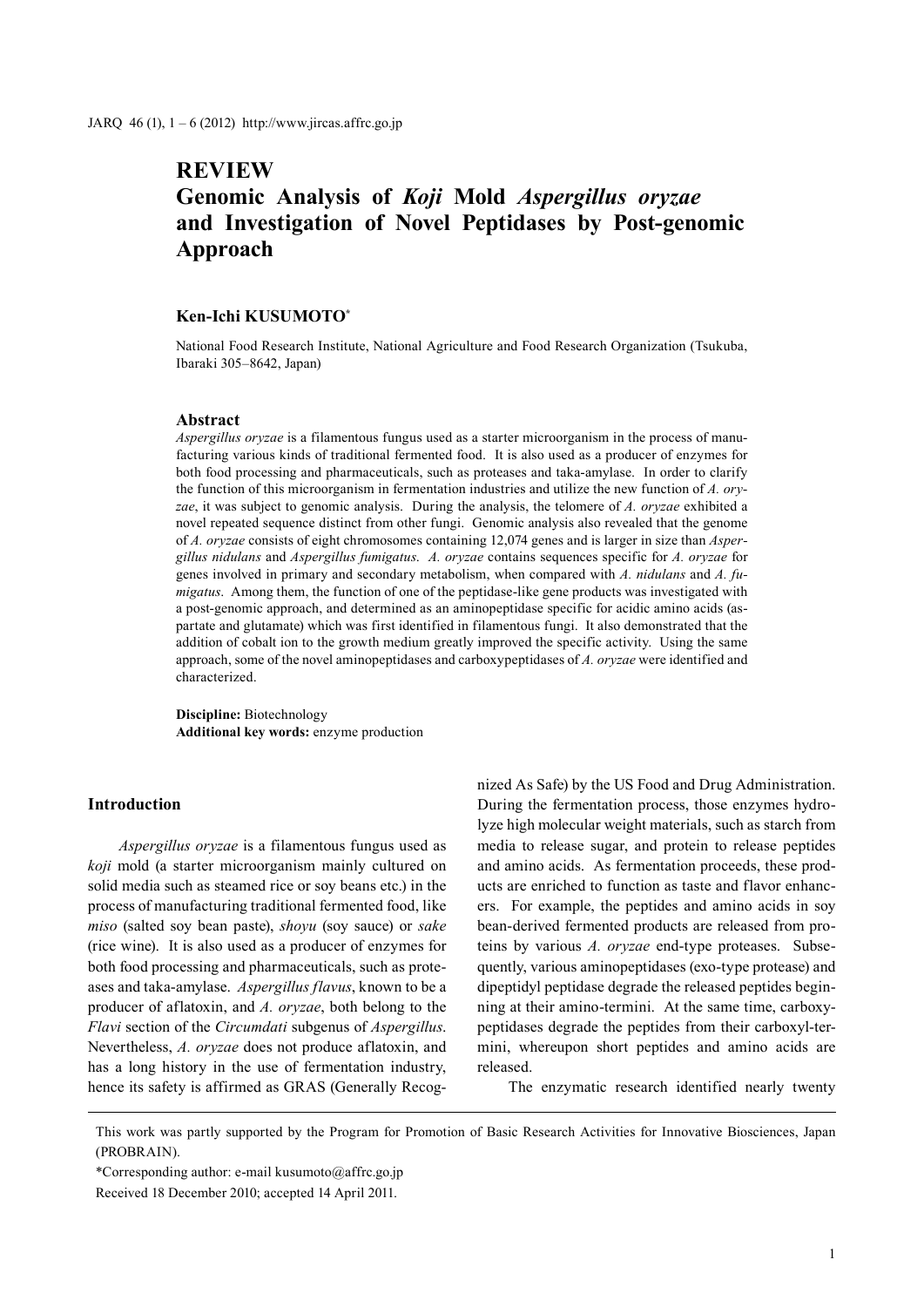#### K. Kusumoto

proteases produced by *A. oryzae* during the manufacturing fermentation process food. During early research, the enzymes produced in bulk were purified and identified. Because they are mostly secreted into the media, the purification or identification is relatively straightforward. However, enzymes present in traces may also be considered involved in the material degradation process, leading the fermentation process to the matured product. Moreover, unknown enzymes may be hidden behind large amount of proteins, or unexpressed. This idea was the catalyst for the genome analysis of *A. oryzae* by a research consortium made up of several universities, companies, and national institutes.

## **Analysis of telomere sequence and the whole genomic sequence of** *A. oryzae*

Accompanying the genome analysis of *A. oryzae*10, its telomere sequence had to be determined. Telomeres are the terminal sequence of the chromosome in eukaryotes, and their sequences are mainly known as organismspecific repeat sequences, synthesized by a telomerase<sup>6</sup>. Since the genome sequence analysis was performed mainly by whole shot-gun sequencing, the sequence data assembling process was sometimes problematic in that certain repeat sequences continued at the presumed terminal region of each chromosome. Such presumed terminal region should be confirmed as the actual terminus of the chromosome for the purpose of complete genome analysis. Therefore, a DNA library for concentrating the terminal region of the chromosome was prepared (Fig. 1). The sequence analysis of the cloned DNA fragments revealed that the sequence of some clones contained repeats, the repeat unit of which was TTAGGGTCAACA<sup>7</sup>. The first six nucleotides in the repeat unit, TTAGGG, were the same as the repeat unit conserved in human, mice, slime molds, and several species of filamentous fungi<sup>2,5,9</sup> (Fig. 2). Subsequently, those specific repeat sequences in *A. oryzae* were confirmed to telomere sequences by BAL31 exonuclease analysis, as the terminal



**Fig. 1. Preparation of the DNA library of chromosomal termini from** *A. oryzae*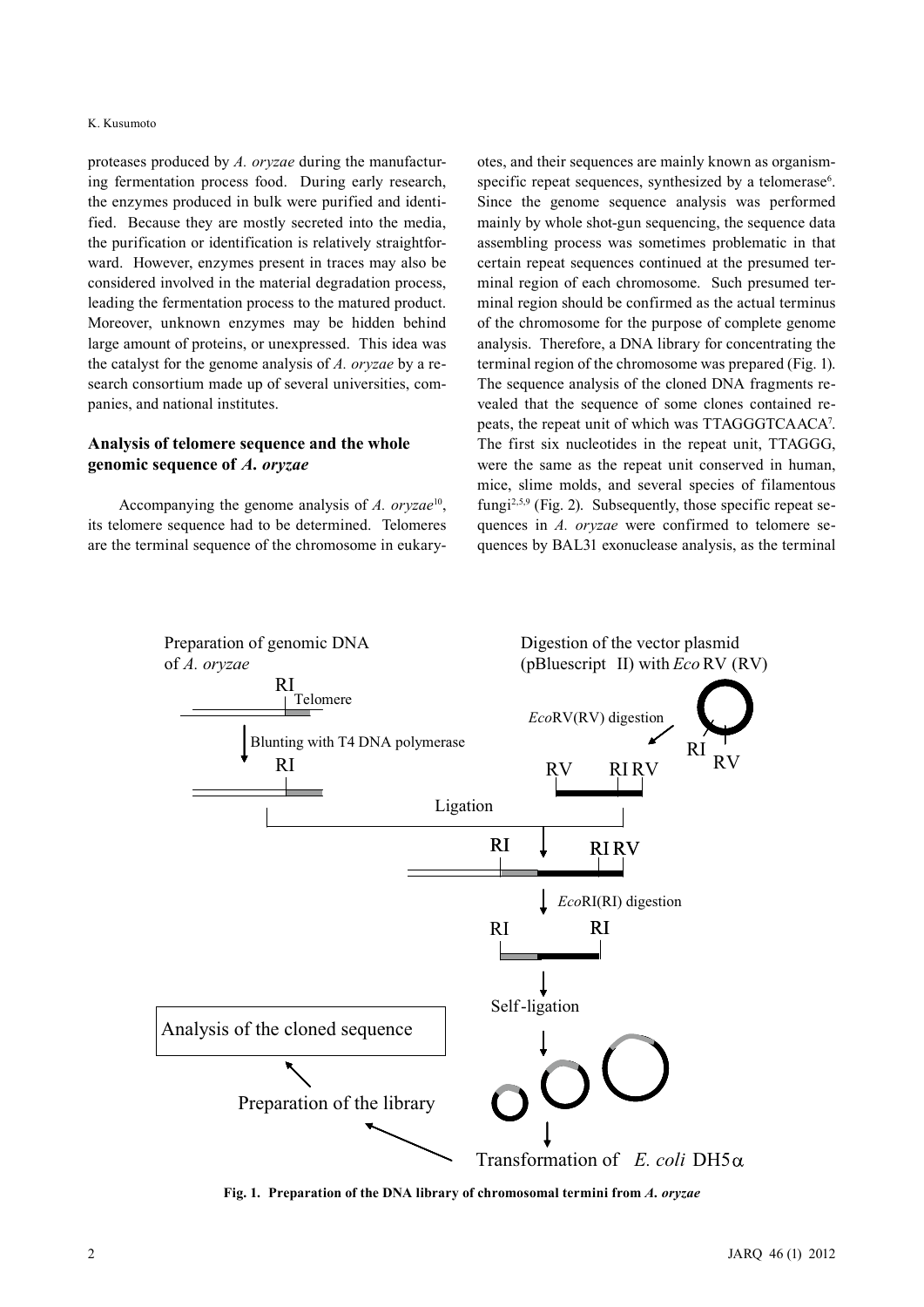|                                     | $\longrightarrow$ Terminal side     |
|-------------------------------------|-------------------------------------|
|                                     | RAAAAAAA                            |
| TAS (Telomere -associated sequence) | Repeated region<br>$(114 - 136$ bp) |

| Species                                                                                                                                    | Repeat unit                                                                                              | No. of repeats                                                                                                  |
|--------------------------------------------------------------------------------------------------------------------------------------------|----------------------------------------------------------------------------------------------------------|-----------------------------------------------------------------------------------------------------------------|
| Aspergillus oryzae*<br>Aspergillus nidulans<br>Podospora anserina<br>Magnaporthe grisea<br>Fusarium oxysporum<br>Pestalotiopsis microspora | <b>TTAGGGTCAACA</b><br><b>TTAGGG</b><br><b>TTAGGG</b><br><b>TTAGGG</b><br><b>TTAGGG</b><br><b>TTAGGG</b> | $9 - 11(114 - 136$ bp)<br>$4 - 22(91 - 134$ bp)<br>$(200 \text{ bp})$<br>22(132 bp)<br>18(124 bp)<br>20(120 bp) |
| Saccharomyces cerevisiae<br>Mammals<br>Tetrahymenathermophila<br>Kluyveromyces lactis                                                      | $TG_{1-3}$<br><b>TTAGGG</b><br><b>TTGGGG</b><br>TCG2AT3GAT2AG2TATGTG2TGT                                 | $(0.2 - 0.4$ kb)<br>$(10 - 150 \text{ kb})$<br>$(300 \text{ bp})$                                               |

\* Kusumoto *et al.*Appl. Microbiol. Biotechnol. 2003

**Fig. 2. Telomeric sequence of** *A. oryzae* **and other organisms**

region of the chromosome was known to be sensitive to exonuclease digestion<sup>2</sup>. Therefore, the telomere sequence of *A. oryzae* appeared to be a species-specific sequence, distinct from other fungal species.

Interestingly, the result of the terminal region sequence analysis, including telomeric repeat, revealed the length of the telomeric region in *A. oryzae* as 114-136 bp, which corresponds to 9-11 repeats of the twelve nucleotides. Instead, that of the telomeric regions of *A. nidulans* is 90-120 bp. The fact that fungal telomere of different species have similar lengths suggests the controlling mechanism is possibly conserved among *As*pergillus species<sup>7</sup>.

### **Genome information analysis of** *A. oryzae*

Sequence determination using the whole-genome shotgun method along with confirmation of the telomere and its neighbor sequences, gene finding, and gene annotation in *A. oryzae* finally achieved the completion of its genomic sequence analysis<sup>10</sup>. The genome consists of eight chromosomes, predicted to contain 12,074 genes encoding proteins consisting of over 100 amino acid residues. The genome size of *A. oryzae* is greater than *Aspergillus nidulans* and *Aspergillus fumigatus*, by about 29 and 34% respectively $4,10,19$ .

*A. oryzae* contains sequences specific for *A. oryzae* for genes involved in primary and secondary metabolism, compared with *A. nidulans* and *A. fumigatus*10. Considering fermentation in particular, *A. oryzae* contain 135 protease genes. Conversely, *A. nidulans* and *A. fumigatus* contain 90 and 99, respectively<sup> $4,19$ </sup>. All of the orthologues of the protease genes in *A. nidulans* and *A. fumigatus* are found in *A. oryzae*10. Moreover, *A. oryzae* has specific protease genes not found in the genomes of *A. nidulans* or *A. fumigatus*, whose optimum pH for activity is estimated to be acidic. These findings may support the idea that *A. oryzae* had been adapted, within an acidic pH10 environment.

# **Post-genomic approach of** *A. oryzae* **and identification of new enzymes**

Examination of the genome information database of *A. oryzae* (http://www.bio.nite.go.jp/dogan/MicroTop?GENOME \_ID=ao) revealed over 130 protease-like genes, about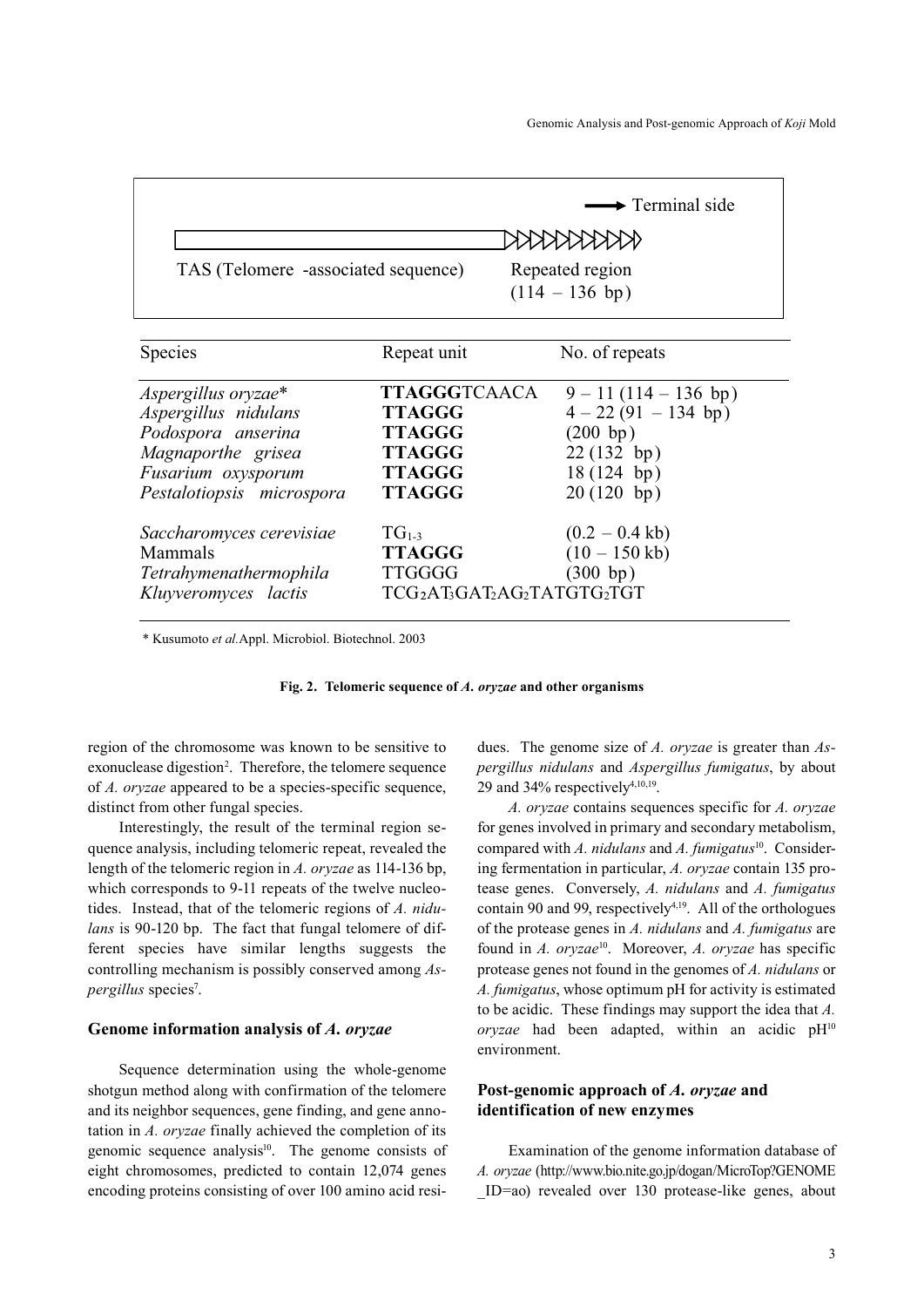#### K. Kusumoto

80% of which are not enzymatically characterized<sup>10</sup>. Some of these unknown enzymes may be involved in the degradation of proteins from the material and release of amino acids during the fermentation process. Considering that the '*umami*' taste in miso and shoyu is partly due to the released glutamate and aspartate, the peptidases involved in the release of these amino acids are important when manufacturing fermented food. If a new enzyme with novel function (i.e. new substrate specificity, strong stability, activity in the extreme condition such as a high or low temperature or high or low pH), is identified, it is possible to facilitate a fermentation process, or modify the taste of food.

During the characterization process for newly identified genes, some of such gene products were found to exhibit several kinds of substrate specificity previously unreported in research on enzymes from *A. oryzae*. Several aminopeptidases were so far enzymatically characterized by purification through several steps of column chromatography. Such enzymes include leucine aminopeptidases with wide substrate spectra15,16,17,18. These were mainly purified from the solid culture extract called *koji* (steamed or cooked cereals such as rice or soy bean used as solid media of *koji* mold such as *A. oryzae*). They are mainly extracellular enzymes. When using the recently developed molecular genetics approach (from the late 1980s), the transformation technique and protein overproduction work in *A. oryzae* were developed, and some enzymes of *A. oryzae* were overproduced in *A. oryzae* as a host microorganism. These include alkaline protease, whose overproducing strain of *A. oryzae* secreted up to five times more enzyme than the host strain<sup>3</sup>.

Along with the progress of the genome analysis of *A. oryzae*, several research groups characterized the unidentified enzymes. Among these, one gene designated as *dapA* was identified as an orthologue of *Saccharomyces cerevisiae* aspartyl aminopeptidase, which specifically releases an acidic amino acid from amino termini of peptides. This gene product, DapA, was estimated to constitute 498 amino acids with a molecular mass of 54 kDa. According to the significance of its potentially unique substrate selection, DapA was overproduced as a fusion protein with His-tag in its carboxy terminus in mycelia of *A. oryzae*, under the control of the Taka-amylase gene promoter in inducing a culture condition (Fig.  $3$ )<sup>8</sup>. DapA production in the mycelia of overproducing strain was confirmed with Western blot analysis of the mycelia extract with an anti-His-tag antibody, and also with a preliminary enzymatic assay of the extract using a synthetic substrate, aspartyl-*para*-nitroanilide (Asp-*p*NA). Its hydrolyzing activity in the extract was high compared with that of the parent strain. The addition of a cobalt ion (cobalt chloride;  $CoCl<sub>2</sub>$ ) to the growth medium significantly improved the Asp-*p*NA hydrolyzing activity. Through several purification steps, including a MonoQ column and Ni-IMAC chromatography, the purified DapA was revealed to hydrolyze only Asp-*p*NA and Glu-*p*NA among the tested aminoacyl-*p*NA. When using angiotensin II as a peptide substrate of the purified DapA, hydrolyzing activity was detected for the release of its aminoterminal Asp from angiotensin II, and not detected for the next arginine residue (Fig. 4). Therefore, DapA is a novel aminopeptidase of *A. oryzae* specific for the acidic amino acid in the amino-termini of peptides. During the study of DapA<sup>8</sup>, the same protein was detected in the extract of solid-state culture of *A. oryzae* (steamed soy bean)<sup>20</sup>. Both studies<sup>8,20</sup> reported the importance of DapA, which possibly functions as a releasing enzyme for taste molecules (Asp, Glu) in the process of manufacturing fermented food.

Proline, the side chain of which includes a distinctive cyclic structure, is known for its sweet taste. Prolyl aminopeptidase specific for the proline in the amino-termini of peptides was identified in bacteria and filamentous fungi. Prolyl aminopeptidase from *Aspergillus ni*ger (PapA) was firstly identified as eukaryotic<sup>8</sup> and the ortholog of the *A. niger* gene was annotated in the *A. oryzae* genome database. By the same strategy of *dapA*, the



Selection of the transformant strain carrying the plasmid DNA 1. Pyrithiamine-resistance 2. Asp -*p*NA hydrolyzing activity in the cell-free extract  $(Asp-pNA \rightarrow Asp + pNA)$ 

### **Fig. 3. Preparation of** *dapA***-overexpressing strain of** *A. oryzae amyB*pro: promoter of *amyB* gene, His-tag: hexa-histidine-tag, *ptrA*, pyrithiamine-resistance gene: Ampr , ampicillin-resistance gene, pUCori: replication origine from pUC.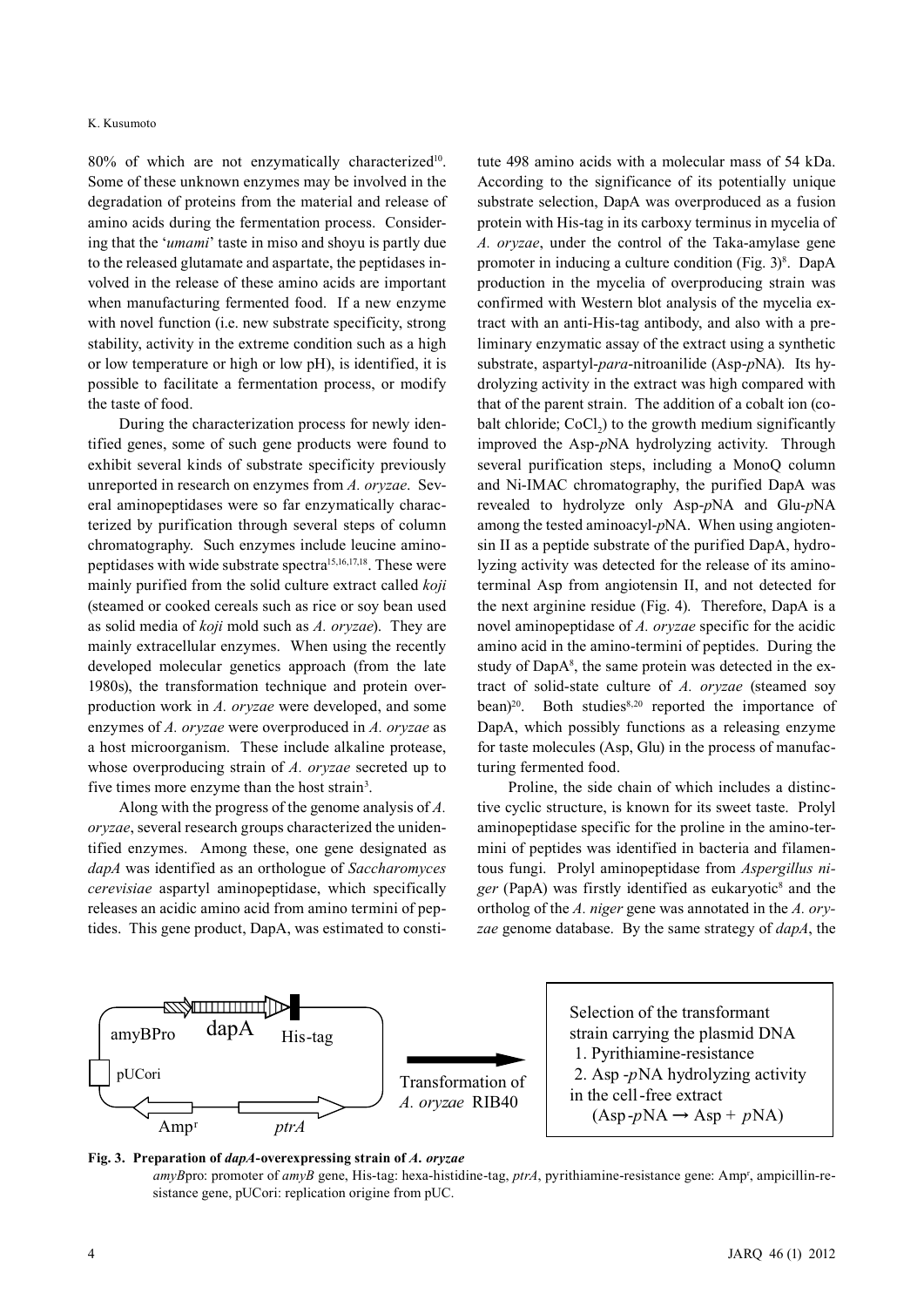

Kusumoto et al. J. Appl. Microbiol. 2008

**Fig. 4. Reactivity of DapA against natural peptide**

ortholog designated as *pamA* in *A. oryzae* was overexpressed in the mycelia and its gene product was purified from cell-free extract<sup>11</sup>. The specific activity of Pro-*p*NA hydrolysis in the cell-free extract was about twice as high with glucose as a carbon source for restrictedly inducing an *amyB* promoter compared to soluble starch. The purified PamA enzyme hydrolyzed only Pro-*p*NA among the thirteen aminoacyl-*p*NA substrates tested. Moreover, *A. oryzae* PamA hydrolyzed Pro-beta-naphtylamide was not hydrolyzed by *A. niger* PapA<sup>1,11</sup>. The difference of the specificity against synthetic substrate may be due to the approx. 20% difference in the amino acid sequence. PamA was found to be active against peptides with an amino-terminal proline. It hydrolyzed di- and tripeptides almost equally, whereas octapeptide and dodecapeptide showed approx. one tenth the activity of the latter, hence this enzyme seemed to prefer short peptides. *A. oryzae* PamA appeared to be active with a high salt concentration. The enzyme activity at 1-4 M NaCl was mostly equal to the control condition (no NaCl), while its activity at 4.8 M NaCl was about half that of the control condition, meaning PamA might be applicable in the processing step of soy bean paste (about 6-13% NaCl) and soy sauce (about 12-16% NaCl) for the efficient hydrolyzation of peptides.

Consequently, the genome analysis of *A. oryzae* and its post-genome research revealed novel enzymes that may be involved in the degradation of proteins of the start material of fermented food. In the same approach, a novel leucine aminopeptidase from *A. oryzae*, which has broad substrate specificity mainly for the release of leucine from the amino-termini of peptides, were identified in *A. oryzae*<sup>12</sup>. Some of the novel proteases are also identified $13,14$  in the same strategy. Such post-genomic approach in *A. oryzae* may develop new scope into the food and pharmaceutical industry in the near future.

#### **Acknowledgments**

This work was partly supported by the Program for Promotion of Basic Research Activities for Innovative Biosciences, Japan (PROBRAIN).

### **References**

- 1. Basten, D. E. J. W. et al. (2005) Characterisation of *Aspergillus niger* prolyl aminopeptidase. *Mol. Genet. Genomics*, **272**, 673–679.
- 2. Bhattacharyya, A. & Blackburn, E. H. (1997) *Aspergillus nidulans* maintains short telomeres throughout develop-